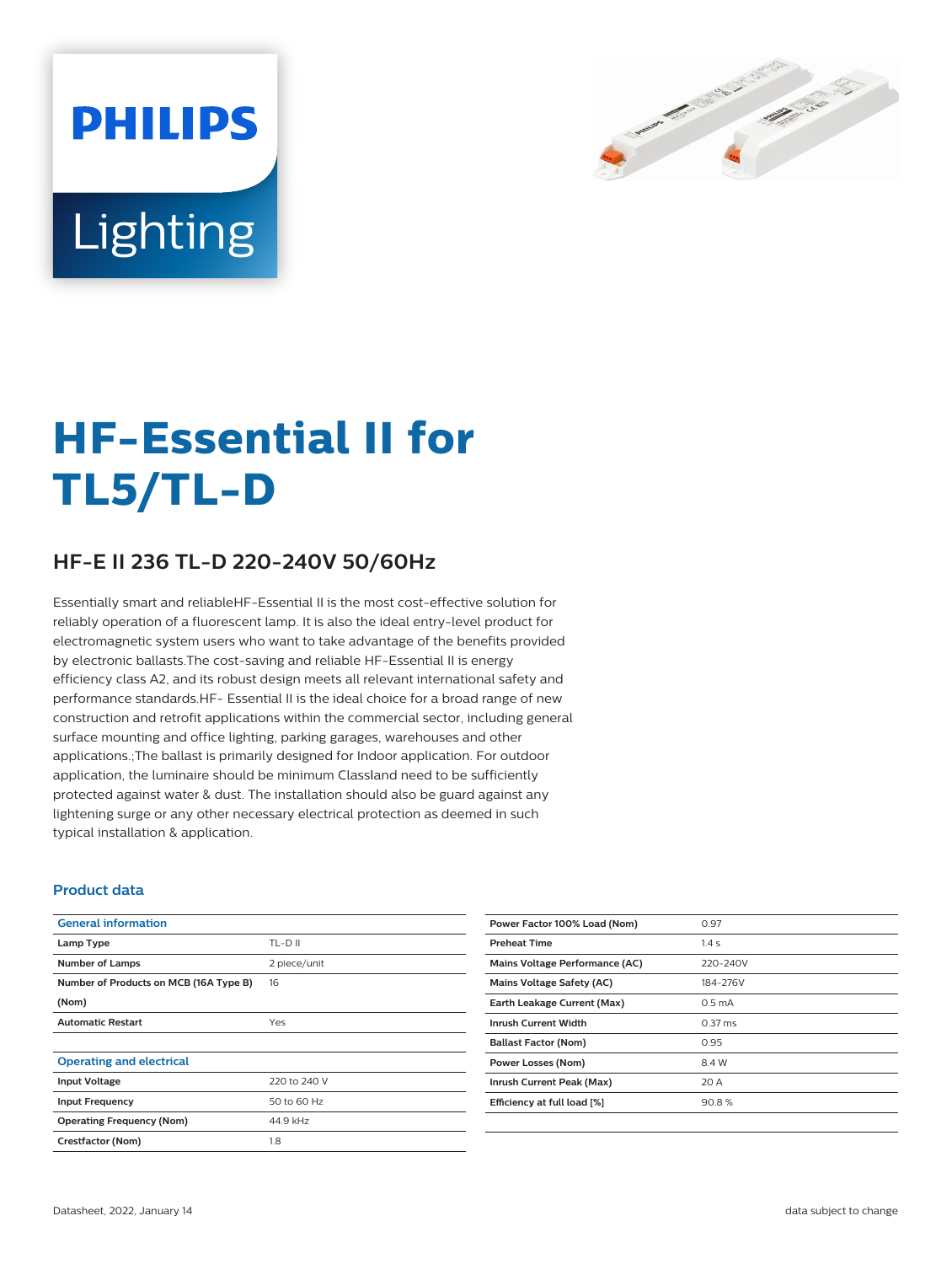### **HF-Essential II for TL5/TL-D**

| <b>Wiring</b>                            |                                        |  |  |
|------------------------------------------|----------------------------------------|--|--|
| <b>Connector Type Input Terminals</b>    | Insert                                 |  |  |
| Cable Capacity Output Wires Mutual (Max) | 150 pF                                 |  |  |
| <b>Connector Type Output Terminals</b>   | Insert                                 |  |  |
| <b>Cable Length Hot Wiring</b>           | 0.75 m                                 |  |  |
| <b>Wire Striplength</b>                  | 8.0-9.0 mm                             |  |  |
| <b>Dual Fixture Master/Slave</b>         | Possible, lamp wires 0.75m max. length |  |  |
|                                          | [Master/Slave operation possible]      |  |  |
| <b>Input Terminal Cross Section</b>      | $0.50 - 1.50$ mm <sup>2</sup>          |  |  |
| <b>Output Terminal Cross Section</b>     | $0.50 - 1.50$ mm <sup>2</sup>          |  |  |
| Cable Capacity Cold Output Wires - Earth | 150 pF                                 |  |  |
| (Max)                                    |                                        |  |  |
| Cable Capacity Hot Output Wires - Earth  | 150 pF                                 |  |  |
| (Max)                                    |                                        |  |  |
|                                          |                                        |  |  |
| <b>System characteristics</b>            |                                        |  |  |
| <b>Rated Ballast-Lamp Power</b>          | 36 W                                   |  |  |
| Lamp Power on TL-D                       | 30.07/29.95 W                          |  |  |
|                                          |                                        |  |  |
| <b>Temperature</b>                       |                                        |  |  |
| T-Ambient (Max)                          | 50 °C                                  |  |  |
| T-Ambient (Min)                          | $-10 °C$                               |  |  |
| T-Storage (Max)                          | 50 °C                                  |  |  |

| <b>Emergency operation</b>                   |                                     |  |  |  |
|----------------------------------------------|-------------------------------------|--|--|--|
| Nominal Light Output After 60 Seconds        | 100% of EBLF                        |  |  |  |
| <b>Normal Operating Voltage (DC)</b>         | 220-240 V                           |  |  |  |
| <b>Battery Voltage Guaranteed Operation</b>  | 176-275 V                           |  |  |  |
| <b>Battery Voltage Guaranteed Ignition</b>   | 186-275 V                           |  |  |  |
| <b>Emergency Ballast Lumen Factor (EBLF)</b> | 100 %                               |  |  |  |
| (Nom)                                        |                                     |  |  |  |
| Nominal Light Output After 5 Seconds         | 50% of EBLF                         |  |  |  |
|                                              |                                     |  |  |  |
| <b>Approval and application</b>              |                                     |  |  |  |
| <b>Energy Efficiency Index</b>               | A2                                  |  |  |  |
| <b>IP Classification</b>                     | IP 20 [ Ingress Protection 20]      |  |  |  |
| <b>EMI 9 kHz  30 MHz</b>                     | EN55015                             |  |  |  |
| <b>Vibration Standard</b>                    | IEC60068-2-6 2007-Fc                |  |  |  |
| <b>Bumps Standard</b>                        | IEC 60068-2-29 Fb                   |  |  |  |
| <b>Approval Marks</b>                        | CE marking CB Certificate KEMA Keur |  |  |  |
|                                              | certificate RoHS Compliant          |  |  |  |
| Hum And Noise Level                          | $<$ 30 dB(A)                        |  |  |  |
|                                              |                                     |  |  |  |
| <b>Product data</b>                          |                                     |  |  |  |
| Full product code                            | 871829177058900                     |  |  |  |
| Order product name                           | HF-E II 236 TL-D 220-240V 50/60Hz   |  |  |  |
| <b>EAN/UPC - Product</b>                     | 8718291770589                       |  |  |  |
| Order code                                   | 913713041166                        |  |  |  |
| <b>Numerator - Quantity Per Pack</b>         | 1                                   |  |  |  |
| Numerator - Packs per outer box              | 20                                  |  |  |  |
| Material Nr. (12NC)                          | 913713041166                        |  |  |  |
| Net Weight (Piece)                           | $0.155$ kg                          |  |  |  |

#### **Dimensional drawing**

**Mechanical and housing**



**T-Storage (Min)** -20 °C **T-Case Lifetime (Nom)** 80 °C **T-Case Maximum (Max)** 80 °C

**Housing** L 211x40x28.7

| Product                   | D1. | C1 | <b>A1</b> | A <sub>2</sub>                           | B1 |
|---------------------------|-----|----|-----------|------------------------------------------|----|
| HF-E II 236 TL-D 220-240V |     |    |           | 4.2 mm 28.7 mm 211.0 mm 198.0 mm 39.6 mm |    |
| 50/60Hz                   |     |    |           |                                          |    |